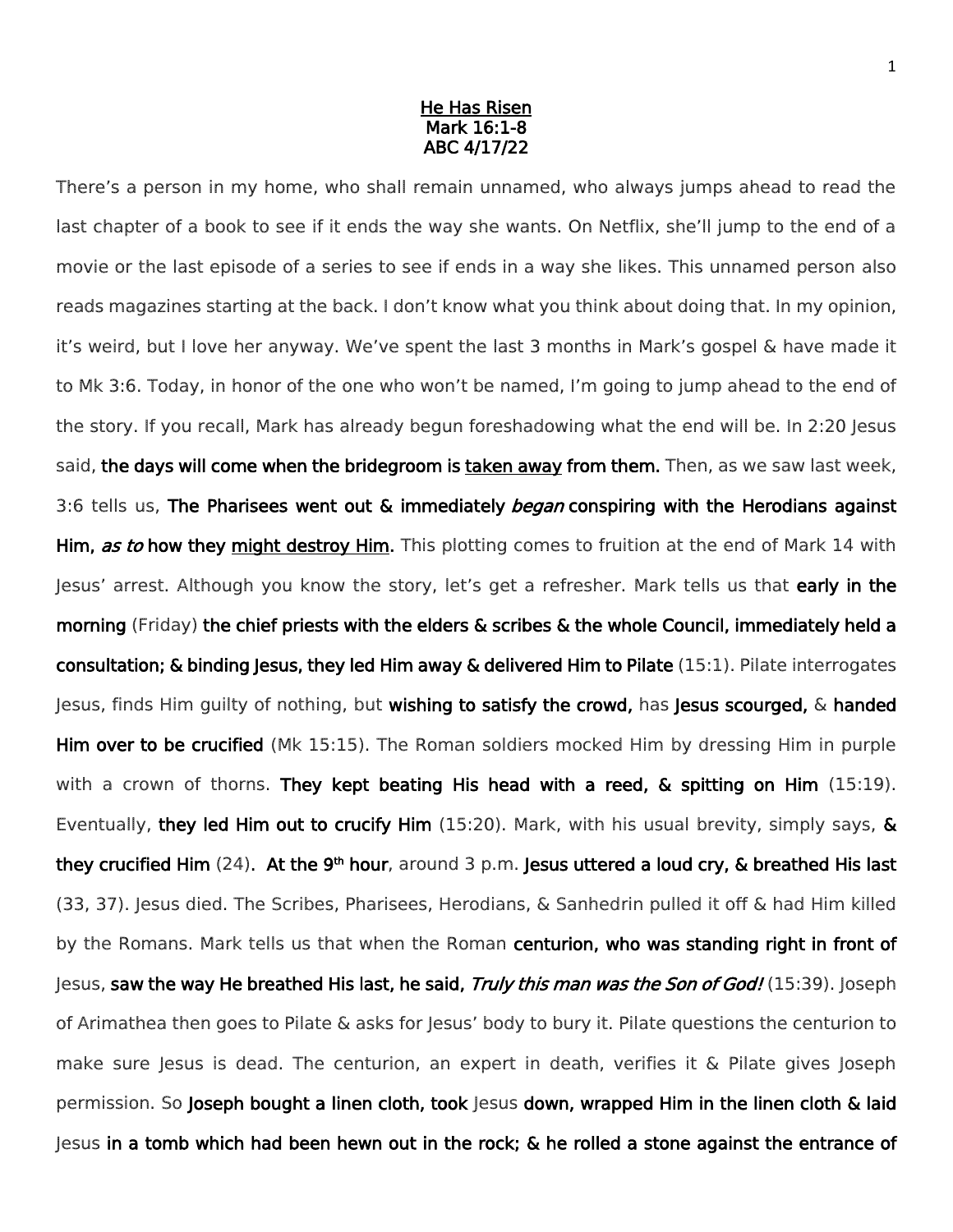the tomb (15:46). Everybody would think this was the end of the story. Jesus had a good run. He tried His best but was outmaneuvered by the religious elite. He's dead. If the gospels ended there, they'd be right. But, as you know, the gospels don't end with the death of Jesus. Turn to Mk 16 & we'll read the end of the story in vss 1-8. Yes, I know there are some vss in your Bible after that, & we'll talk about them later. But it appears Mark ended his gospel with vs 8. Trust me on that for now & let's read the end of the story. 1-8

1. The Empty Tomb The Jews marked their days at sundown rather than midnight, so the Sabbath ended on Saturday evening around 6:00 p.m. I imagine that Saturday must have been the darkest day the disciples ever experienced. A day of shattered hopes & broken dreams. These disciples, crushed, their hopes dashed, & dreams demolished, tried to live through that Saturday with no hope for the future & no belief in the resurrection. But as we come to Mk 16, the Sabbath is over. & now Mary Magdalene, & Mary the mother of James, & Salome come to the tomb (Mk 16:1; Lk 23:56; Jn 19:39-40). They bought spices, so that they might ... anoint Jesus body. They didn't have time on Friday because the Sabbath was about to begin. The other gospel writers explain that other women were also there (Lk 24:10; 15:32), including Mary the mother of Jesus (Jn 19:26). These women had followed Jesus & some were present at the cross (Mk 15:40–41). At least 2 of them saw Joseph & Nicodemus wrap Jesus' body with spices & place Him in the tomb (Jn 19:39; Mk 15:46). Now they wanted to personally anoint their friend & Lord. They wanted one last opportunity to demonstrate their love for Him.<sup>1</sup>

Notice that 3x within a span of a few vss, Mark records the names of some women who witnessed these events: Mary Magdalene, Mary the mother of James & Joses, & Salome (15:40, 47; 16:1). By doing this, Mark is letting us know he's writing a historical account, not a fictional story. They saw Him die. They saw Him buried. They were witnesses to the empty tomb. By repeating the names of the women, he's naming eyewitnesses. By including their names, he's saying to anyone reading his account, If you want to check the truth of my story, go talk to these women. They're still alive & they can confirm everything I've written. What is it these women witness? They've brought

<sup>1</sup> John MacArthur, *Mark 9–16*, MacArthur New Testament Commentary, p 398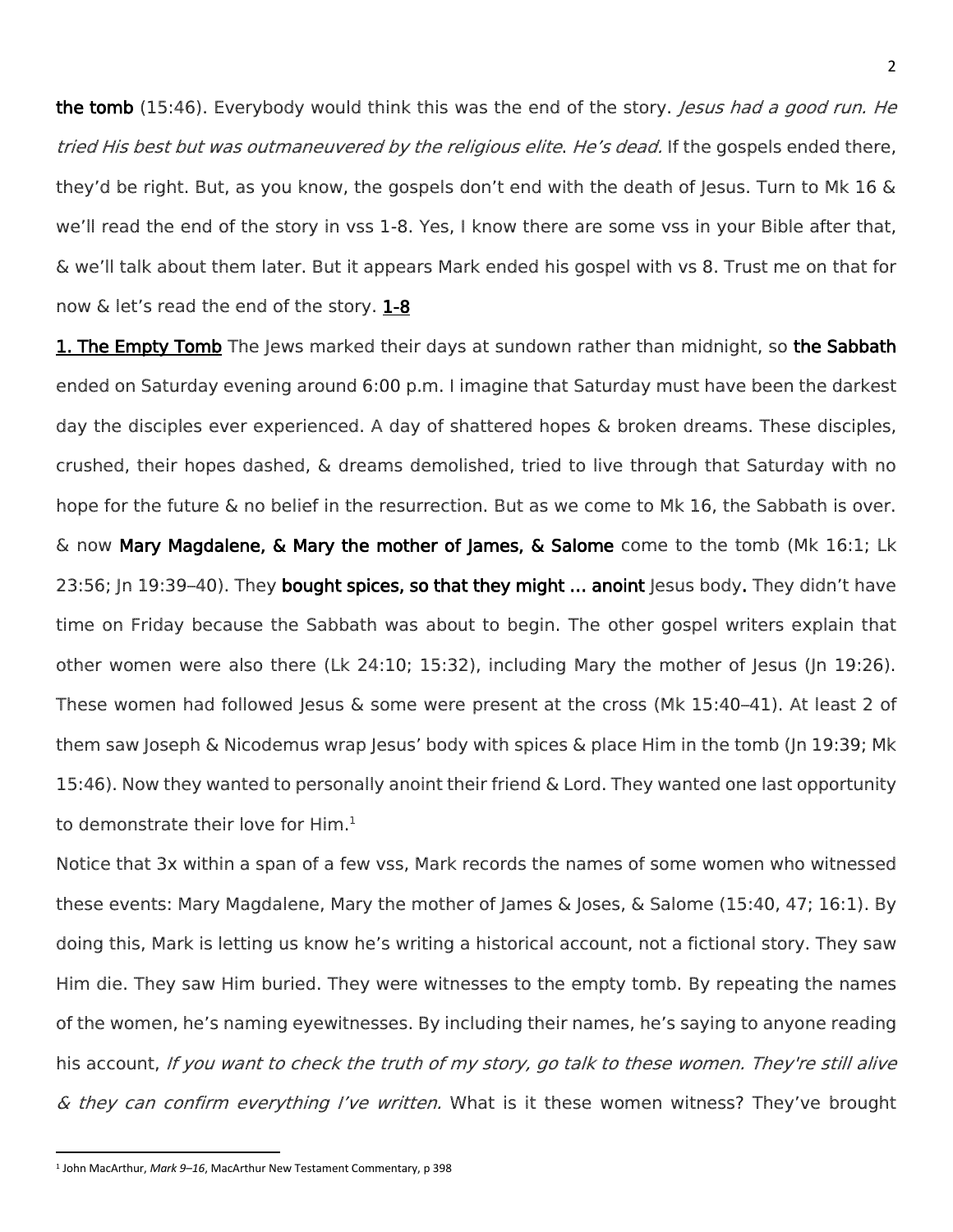spices & are on their way to the tomb to add to what Joseph had already done. As they approach, they know Joseph had secured the gravesite with a large, heavy stone (Mk 15:46) & wondered how they'd be able to move it (3). Because Friday was the last time any of them had seen the tomb, they were unaware that the religious leaders had sealed it on Saturday & set a detachment of Roman soldiers to guard it (Mt 27:62–66). They were unaware of the earthquake that occurred earlier that morning & the arrival of the angel who rolled the stone away & incapacitated the soldiers, causing them to flee (Mt 28:2–4, 11). By the time the women arrive, the soldiers have disappeared  $\&$  the tomb's entrance was open. To the women's surprise, as they looked up, they saw that the stone had been rolled away, although it was extremely large (4). It's important to know that the reason the angel removed the stone wasn't to let Jesus out. It was to let the women in, since they would've been unable to move the stone themselves (3). That they weren't expecting a resurrection is clear by the fact they'd come to the tomb with burial spices, absolutely unnecessary if they thought Jesus was alive. Soon they would learn the glorious truth.

2. The Angel In an instant, the women went from being perplexed to being terrified, when the morning gloom was replaced by the dazzling brilliance of a young man, an angel appearing in human form (Mt 28:5; In 20:12). Sitting at the right (a nice eyewitness detail), wearing a white robe (5), the young man's dazzling appearance clearly identified him as an angel from God. As you know, it was angels who brought tidings of great joy at the birth of Jesus (Lk 2:10-15); & angels who now announce the wonderful truth of His resurrection.

The angel's identification of Jesus left no doubt that the women had come to the right tomb. The angel was very clear he was speaking of Jesus, because he identified Him as Jesus of Nazareth, who was crucified (6). He was equally clear the women were in the right place, where Jesus' body had been placed & encouraged them to look where His body had lain. You are looking for Jesus the Nazarene. That's exactly who they were looking for. They weren't looking for the Son of God, their Messiah. They weren't looking for a resurrected Lord. They were looking for the body of the man named Jesus. The One who died & was placed in this tomb on Friday. The angel went on to explain, He has risen; He is not here (6). The One they knew, whom they accompanied around Israel, the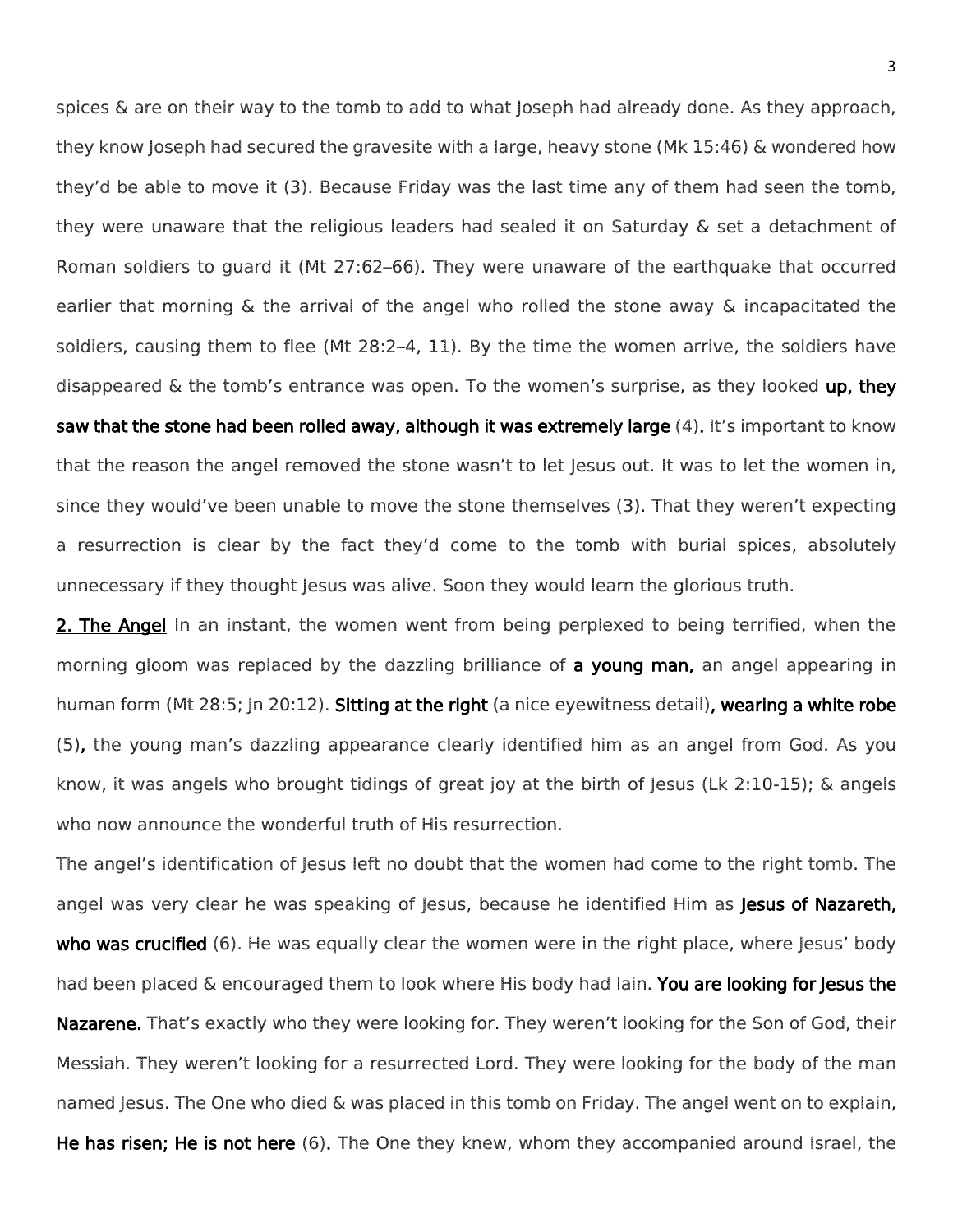Man they saw die on the cross, their loved One who was buried on Friday is no longer here. He has risen is more accurately translated, *He has been raised*. Just as God, through His angel, rolled away the stone, He raised Jesus from death. The resurrection is God's work completely.<sup>2</sup>

Can you imagine how these women felt, what they were thinking, as they heard these words? They'd come to the tomb in sorrow expecting to find a dead body. Instead they hear the words: He has risen! He is not here. But they shouldn't have been completely surprised. Repeatedly lesus told His disciples, I will rise on the 3<sup>rd</sup> day. In Mark alone He said it in chpt 8, 9, & 10 & numerous times in the other gospels. Given that repetition, something curious is going on. On the  $3<sup>rd</sup>$  day after Jesus' death, His disciples aren't around. These women appear, but they're bringing spices for a dead body. Nobody is expecting a resurrection. If you were Mark, trying to write a credible piece of fiction, & you've had Jesus saying repeatedly that He would rise on the 3<sup>rd</sup> day, wouldn't you at least have someone remembering that & saying, Hey, it's the 3<sup>rd</sup> day. Maybe we ought to take a look at Jesus' tomb. What can it hurt? But nobody does. In fact, they didn't expect a resurrection at all. It didn't occur to them as it wouldn't for us. If Mark had made up this story, he wouldn't have written it this way. Here's the point: The resurrection was as inconceivable for the disciples, as impossible for them to believe, as it is for many today. The people of Jesus' day weren't predisposed to believe in resurrection any more than we are. & if Mark & the others were making up these stories, they wouldn't have written women into the story as the  $1<sup>st</sup>$  eyewitnesses to Jesus' empty tomb. Why? Because a woman's testimony wasn't given much credence then. The only possible reason for the presence of women in these accounts is that they really were present & reported what they saw. The stone has been rolled away, the tomb is empty.

As they recovered from their initial shock, the women were directed by the angel to examine the place where they laid Him  $(6)$ . When Peter & John came to the tomb later that morning, they saw the linen wrappings lying there, & the face-cloth which had been on His head, not lying with the linen **wrappings, but rolled up in a place by itself** ( $\ln 20:6-7$ ). The women would've seen the same thing. As Jesus didn't need the stone removed to exit the tomb, He didn't need to be unwrapped to rise

<sup>2</sup> Sproul, p 414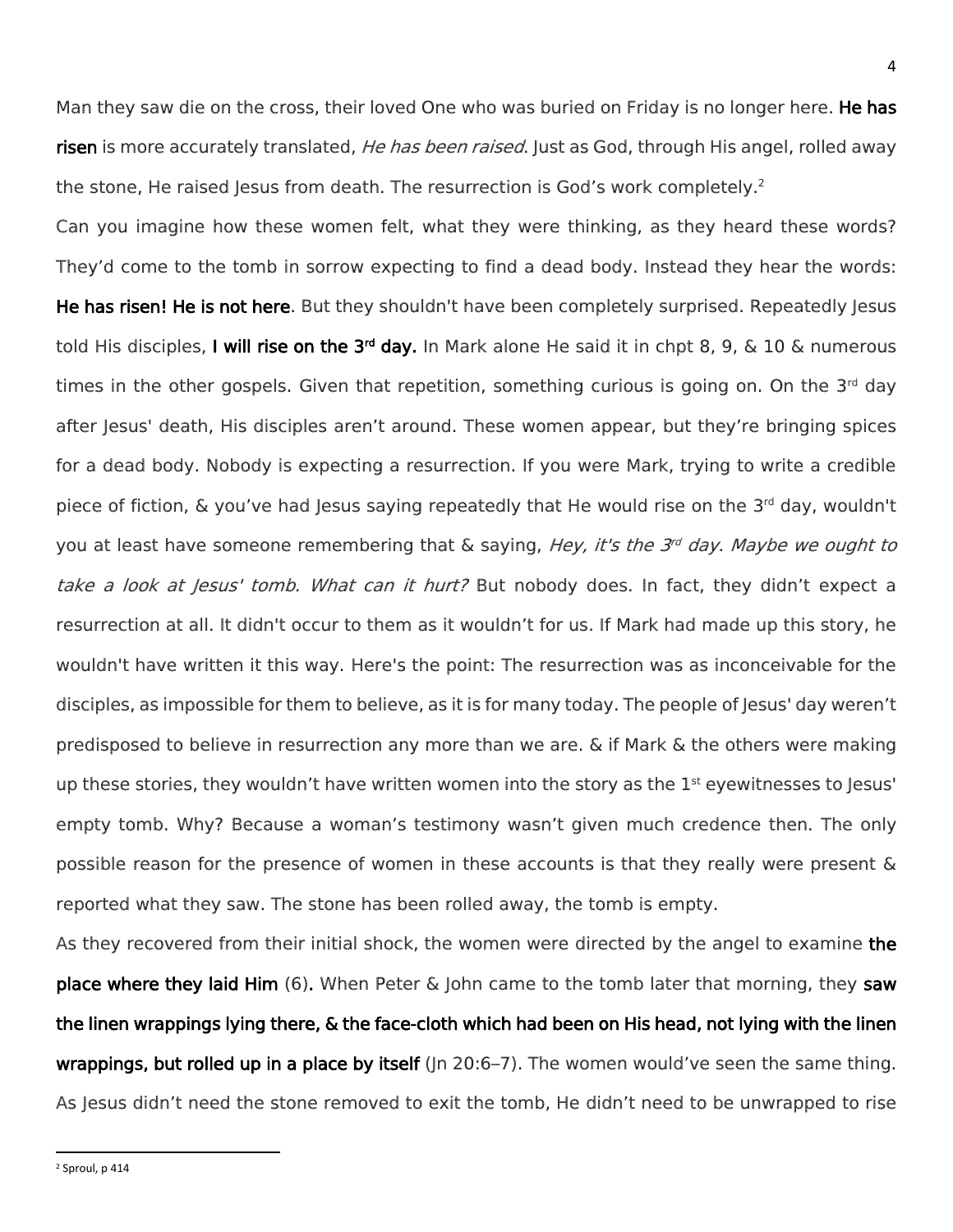from the grave. The angel's announcement that lesus was alive represented the testimony of the Father Himself. This was God's explanation of the reason the tomb was empty. It was also the  $1<sup>st</sup>$ post-resurrection declaration of the gospel. As one author writes: *The announcement of the angel* is literally the gospel, good news,  $\&$  the place which the gospel is 1st preached is the empty tomb that both received & gave up the Crucified One.<sup>3</sup>

3. The Command Speaking on God's behalf, the angel instructed the women to go, tell His disciples & Peter, 'He is going ahead of you to Galilee; there you will see Him, just as He told you' (7). Peter was singled out not only because he was the leader of the disciples but to reassure him in light of his recent denials (Mk 14:66–72). Remember, Peter was Mark's mentor & source, & by mentioning him in this way, the angel declares Peter hadn't been rejected from future service for Jesus because of his denial of Him. The angel could have said: You tell those faithless, backstabbing cowards that Jesus doesn't want to see them again because they deserted Him. A message like that would've been perfectly deserved. They had all deserted Him. Peter had denied Him, not once, but 3x. But Jesus' message to the disciples, through the angel, was, I'm alive. I'll see you. I'm going ahead of you & I'll be waiting for you. The announcement that He is going ahead of you is as important as the word that **He is not here**. The verb used doesn't simply mean Jesus has gone on ahead of His disciples. It was used for leading troops forward or a commander making an advance.<sup>4</sup> Earlier, Jesus connected the promise that He'd go before them to Galilee to the image of shepherd (14:27– 28). Jesus has fed His flock (6:34) & has laid down His life for them, which caused them to be scattered. As the risen Lord, He'll regather them into the fold.<sup>5</sup>

With these words from the angel, the women's perplexity & panic was to be transformed into proclamation. The truth had been revealed to them, now they were to declare it to the disciples. How did they respond? They went out & fled from the tomb, for trembling & astonishment had gripped them (8). Trembling speaks of physical shaking caused by great fear, & astonishment is the Greek word from which we get the word *ecstasy*. That **they were afraid** came from a sense of

 $\overline{\phantom{a}}$ 

<sup>3</sup> James R. Edwards, *The Gospel According to Mark*, Pillar New Testament Commentary, p 494

<sup>4</sup> Thucydides, *Hist.* 7.6.2; Polybius, *Hist.* 3.60.13; 3.72.8; 4.80.3; 5.7.6; 5.13.9; 5.48.12; 5.57.6; 5.70.12; 9.18.7; 11.20.4; 12.17.3; 27.16.3; 31.17.5.

<sup>5</sup> David E. Garland, *Mark*, The NIV Application Commentary, p 614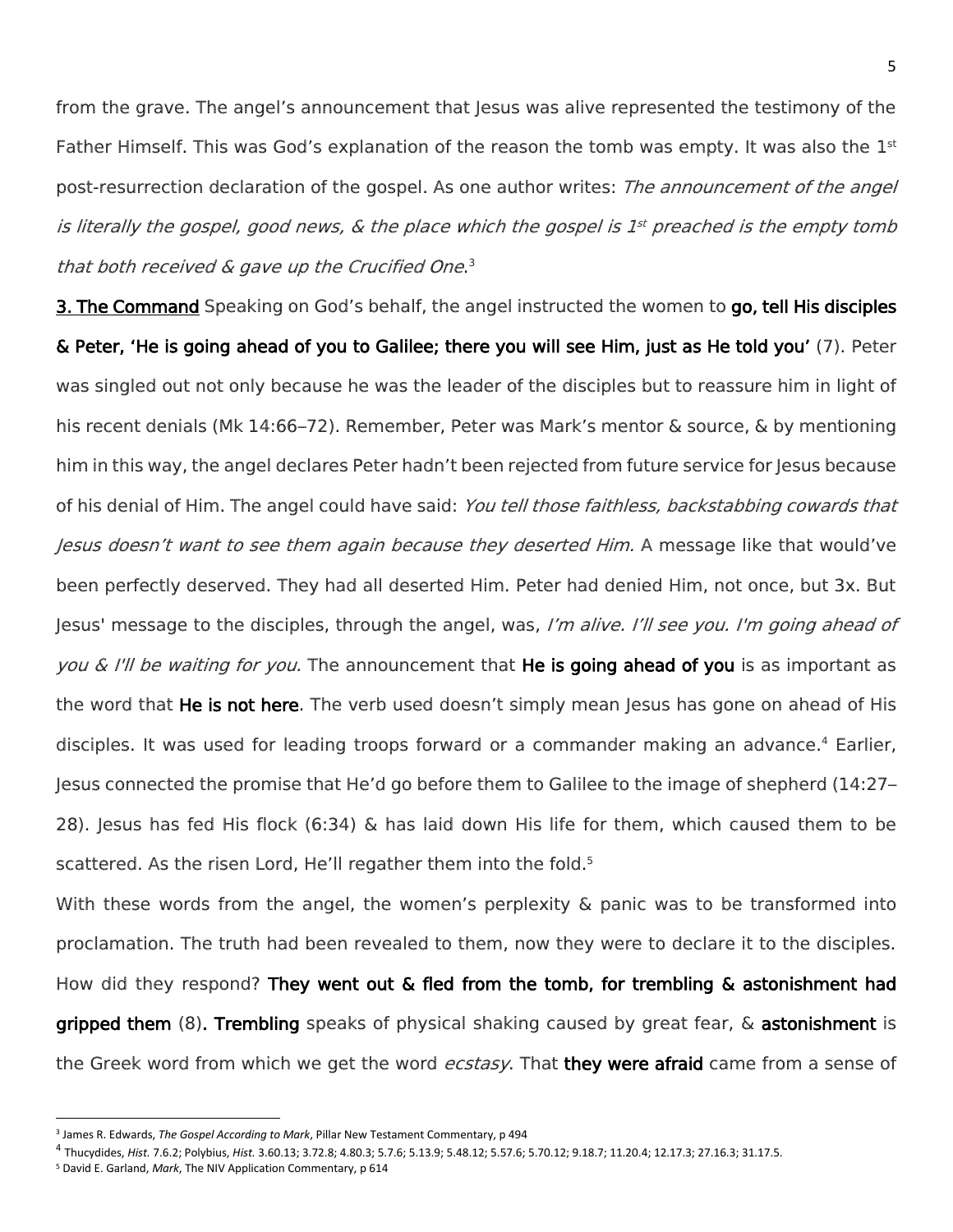bewilderment & wonder. Matthew explains that their fear was mingled with **great joy** at the realization that Jesus was alive (Mt 28:8). Awestruck by the news they'd received, they immediately went to find the disciples, saying **nothing to anyone, for they were afraid** (8). & Mark ends His gospel with those words. Do you see the irony here? When Jesus' followers are told to speak about Him, they say nothing. It's absurd, however, to think that something this incredible can be kept quiet for long. That these women say nothing immediately doesn't mean they never speak anything for days or weeks. No, their silence is short-lived. Something this remarkable can't be kept hidden. They said nothing to anyone along the way to the disciples. After they got to them, they did a lot of talking (Mt 28:8; Lk 24:9). But what a way to end Mark's gospel. No appearance of Jesus. The women are trembling & afraid & Marks says they remained silent. Not the end of the story we might expect. There's a contrast here, because right at the beginning of Mark's gospel we have the story of a leper being healed & told not to tell anyone & he goes & tells everyone! Here the women are told to go & tell, & they're silent. They step out of the tomb & they bolt. Why? Because trembling & astonishment had gripped them (8). Instead of shouting this incredible news from the rooftops, they remain silent for a time. But how would you respond? At this point they hadn't seen Jesus. Neither have we. Like these women, we're called to go in faith. When the women came to the disciples & told what had happened, the disciples initially refused to believe them (Lk 24:10– 11). Their lack of faith made them slow to respond to Jesus' command to go to Galilee. It wasn't until after the risen Jesus repeatedly appeared to them in Jerusalem (Lk 24:13-32; Jn 20:19-31) that they finally headed for Galilee (Mt 28:7, 16). When Jesus promised to meet His disciples in Galilee (Mt 28:10), He wasn't saying His  $1<sup>st</sup>$  appearance after His resurrection would be there but that His supreme appearance (to hundreds of His followers at one time) would take place there. In Judea, He appeared to Mary Magdalene (Jn 20:11–18), the other women (Mt 28:8–10). Peter (Lk 24:34), the 2 disciples on the road to Emmaus (Lk 24:15), 10 of the apostles in the upper room (Jn 20:19), & all 11 including Thomas 8 days later (Jn 20:26). When the apostles finally arrived in Galilee, Jesus appeared to 7 of them on the shore of the lake (Jn 21:1–25). He later appeared to more than 500 disciples (1 Cor 15:6) on a mountain, where He commissioned the apostles to take

6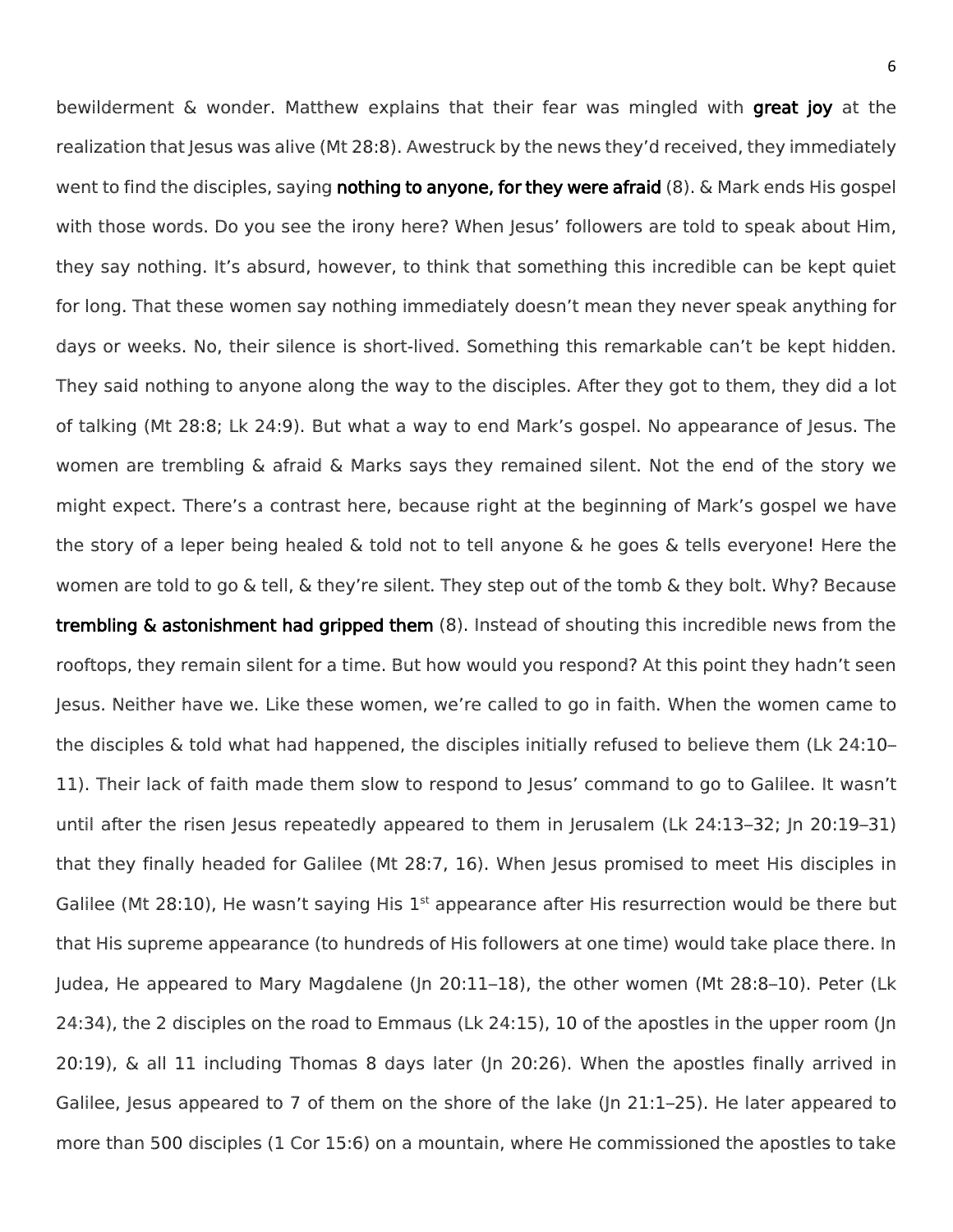the gospel to the ends of the earth (Mt 28:16–17). At some point, Jesus also appeared to His halfbrother James (1 Cor 15:7) & then a final time to the 11 apostles on the Mount of Olives, just before His ascension to heaven (Acts 1:4–11). Additional appearances are implied in Acts 1:2–3. God ensured that the resurrection would be verified by hundreds of eyewitnesses on many occasions who had personally seen the risen Christ. The reality of the resurrection, affirmed by the testimony of the empty tomb, the angels, & the eyewitnesses, proves Jesus is who He claimed to be. Mark began his gospel record by declaring Jesus to be the Christ, the Son of God  $(1:1)$ . Everything throughout his gospel confirms that fact, but the resurrection proves it beyond any doubt. Jesus is the divine Messiah, the Savior of sinners, the Son of God, & Lord of all (Phil 2:10–11).

Mark's gospel begins no less abruptly than it ends. Vs 8 seems a strange way for Mark to end it. But Mark's method throughout has been to leave his readers to make the crucial step of faith. Therefore, this abrupt ending was a stroke of genius. It forces us to conclude the story in our minds, to tell the story to ourselves, to consider its meaning, & to decide how we'll respond. When presented with this ending, we must ask, *What happened?* Mark wants to draw the reader into his account. He writes for Christians who are already acquainted with the account of Jesus' resurrection. They don't fret, *Oh, those foolish women, who never told the good news! Now no one* will ever know what happened! They know the news has been proclaimed because they had heard it. But Mark's gospel seems to end on a puzzling note: an empty tomb, a mysterious young man declaring Jesus has been raised but offering no proof, a promise of Jesus' going ahead of His disciples (or leading them) to Galilee, & women too scared to say anything. This strange, dissatisfying ending doesn't seem an appropriate one for a story supposed to be good news. Instead of triumph & joy, we encounter confusion & terror. We expect that something good is going to happen when the women find the large stone rolled away, but it doesn't. The angel doesn't announce, *Here He is!* But, **He is not here!** The women go from the tomb, but Mark says they don't go & tell as the angel instructed them. The angel doesn't track them down to reassure them again & spur them on to complete the task. In other words, Mark's ending seems to lead to a dead end. Since Mark doesn't record Jesus' meeting with His disciples in Galilee, the last words He speaks in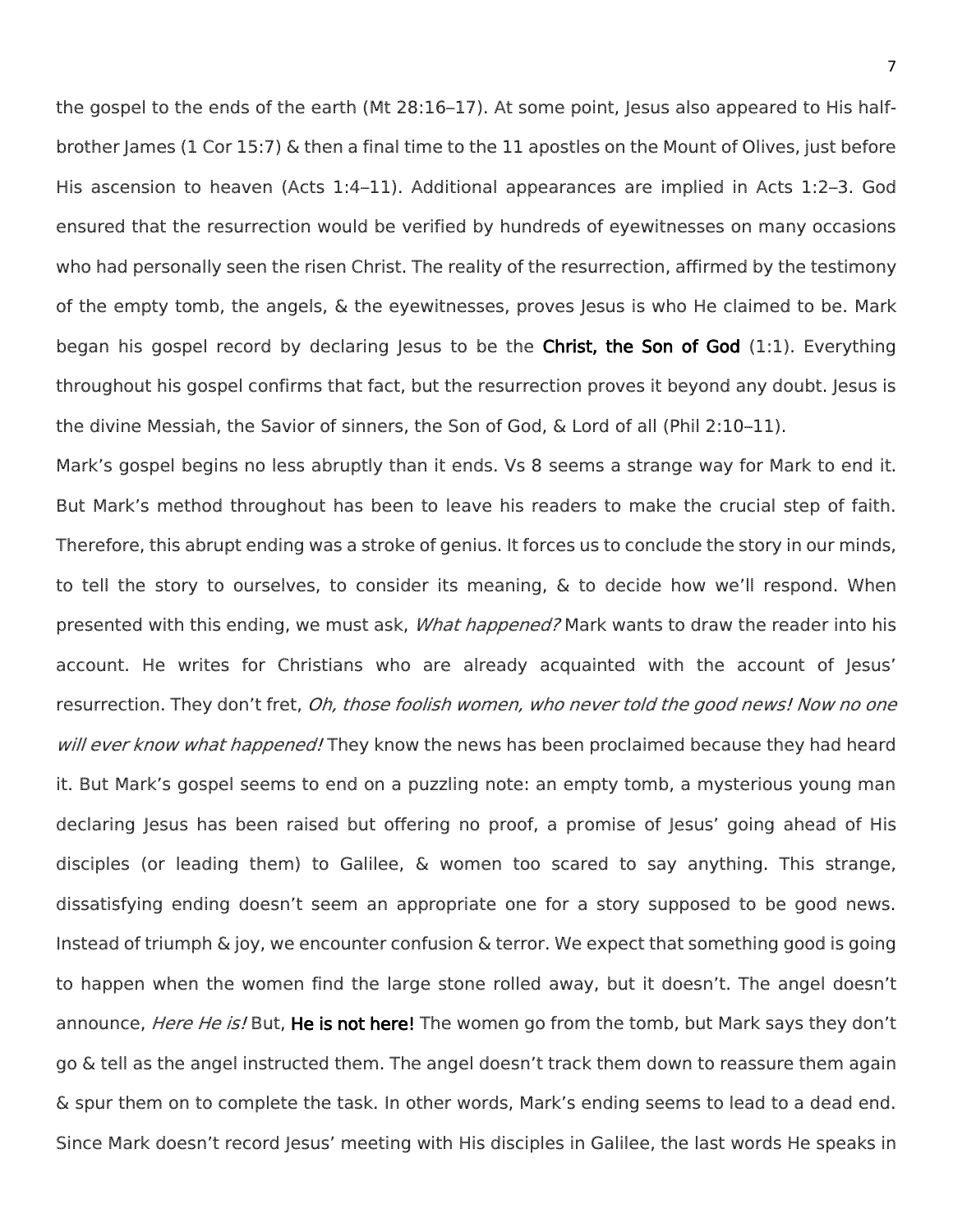this Gospel are: My God, My God, why have You forsaken Me? (15:34). Mark opened his gospel with a voice from heaven authenticating Jesus' identity, mission, & authority. At the end, we have only the testimony of an angel & the witness of women whose testimony was considered to be suspect. Mark offers no evidence the angel's message is true, except that he repeats exactly what Jesus said would happen (14:28). We're left in suspense as to what happens next. The last scene in which Jesus speaks is from the cross. In Mark we see most vividly the power of God working in the crucifixion. The ending therefore means that one can't proclaim the glories of the resurrection to the neglect of the suffering of the cross. The confession, Truly this man was the Son of God! (15:39), comes when Jesus dies, not at the empty tomb. Mark wants us to focus not on the faith of the disciples, they had none. Nor on the faith of these women, they didn't have much. He wants us to focus on the power of God that's seen by the empty tomb. Jesus has risen, just as He said He would. After a criminal does his time in jail & fully satisfies the sentence, the law has no more claim on him  $\&$  he walks out free. Jesus came to pay the penalty for our sins. That was an infinite sentence, but He satisfied it fully & on Easter Sunday He walked out free. The resurrection was God's way of stamping *PAID IN FULL* right across history so nobody could miss it. The resurrection is the Amen to Jesus' triumphant cry of, It is finished! (Jn 19:30). It's crucial we believe & trust these accounts of His resurrection because Scripture says Jesus was delivered over because of our transgressions, & was raised because of our justification (Rom 4:25). On the cross our Savior satisfied the demands of the righteousness of God. He settled a payment for us vicariously. When God raised Jesus from the dead, He declared to the whole world that our justification had been secured, because He'd accepted the atonement that lesus had offered for His people. The Father who sent lesus to the cross also brought Him out of the grave for our justification. By the power of God, Jesus is alive. By the grace of God in Christ, so are we.<sup>6</sup> Jesus can't be held by death, let alone by a stone. He is free from death, transformed from this earthly existence, & unleashed on the world. One can't meet Him at the place where they laid Him. His grave isn't to become a shrine like David's tomb (Acts 2:29) or the tombs of modern-day leaders. The God who raises the dead

<sup>6</sup> Sproul, p 415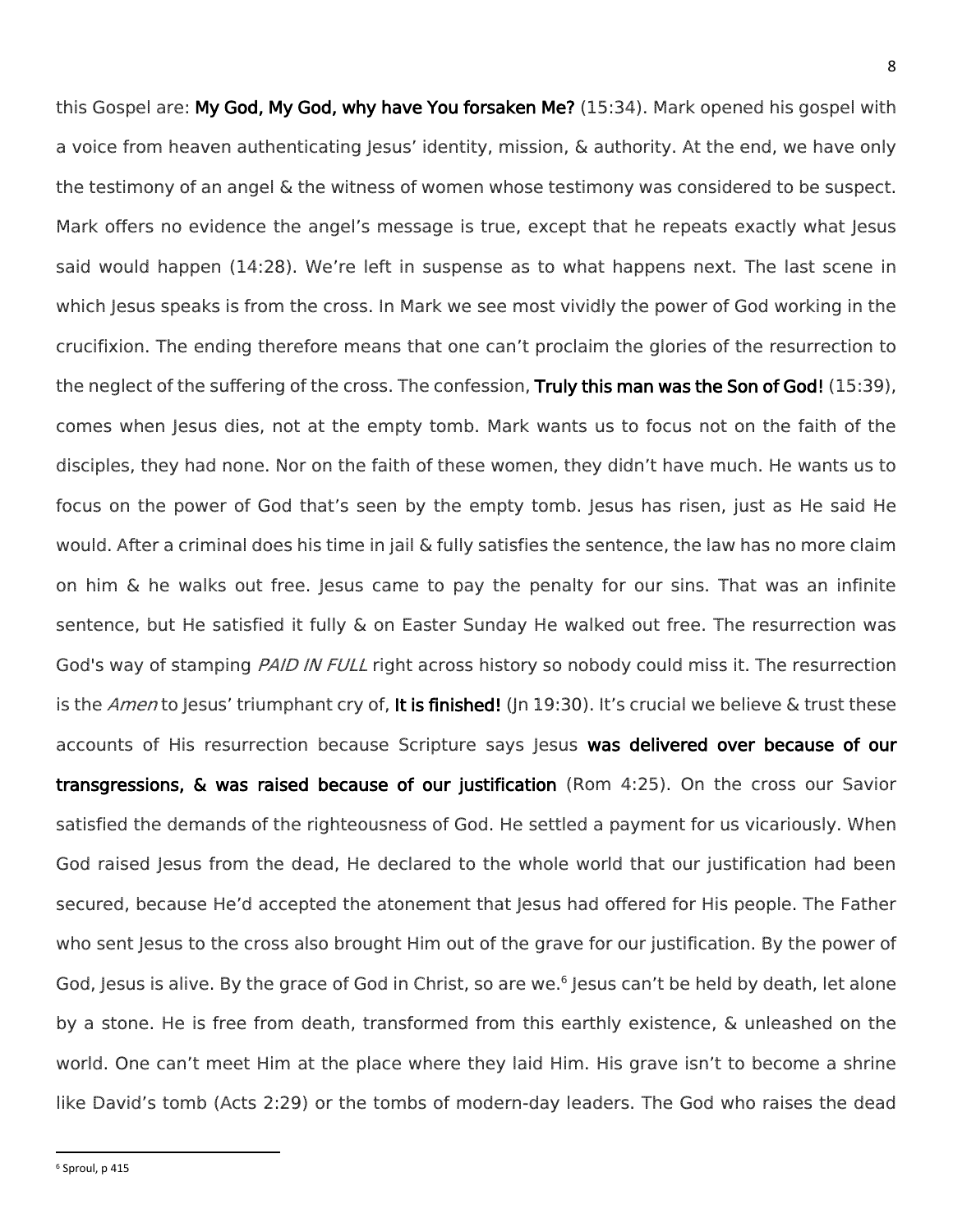has no use for this kind of memorial. God isn't the God of the dead, entombed in shrines, but of the living.<sup>7</sup> Without the resurrection, we have no basis for saying we can come into the presence of a holy, loving, & righteous God. No basis for justification. No basis for peace with God. No basis for entry into heaven. No basis for a future bodily resurrection. All of it rests on Jesus' resurrection. If Jesus really has done it, if He truly is risen, if He's conquered death, it means He really is the Son of God, the true & perfect King. He came to earth to die on the cross for us. By trusting in what He's done for us, we're spared from eternal judgment & ushered into the presence of God for all eternity. In the gospel of John, Jesus puts it this way. I am the resurrection & the life; he who believes in Me will live even if he dies, & everyone who lives & believes in Me will never die (Jn 11:25-26). His death means no death for us. His resurrection means our resurrection. But if Jesus isn't risen, then the story Mark's telling is pure fiction (1 Cor 15:13-19). The truth of the resurrection is of supreme & eternal importance. It's the hinge upon which the story of the world pivots. It's the swivel point for each & every one of us. If you believe the resurrection is true & you know that Jesus has died to save you & to redeem you from sin, you now have a relationship with God Himself. If you believe God has accepted you, for Jesus' sake, through an act of supreme grace, you're now part of God's family. You belong to Him & want to serve, worship, & glorify Him. If that describes you, it'll change everything about how you live in the present. May this be your experience today. How do you respond to the end of Mark's gospel? Maybe some of you have never really known what the Easter message means. It's our prayer you'll find the forgiveness, peace, joy, & hope that a living Lord Jesus can bring to your life. Jesus, as the Holy Lamb of God, was the perfect sacrifice for sin. His death was an atoning necessity if we're to survive the death that sin brings us. No other sacrifice would do. There was also the need of a holy & blameless High Priest to offer the blood of the Lamb of God on the altar before God. If Jesus didn't break the power of death by rising to life, He couldn't enter the Most Holy Place, offer His blood on our behalf, & cancel our death sentence (Heb 9:11- 12). Jesus' resurrection was a historical & spiritual necessity. As the writer of Hebrews puts it: Therefore, since the children share in flesh & blood, He Himself likewise also partook of the same,

<sup>7</sup> Garland, p 623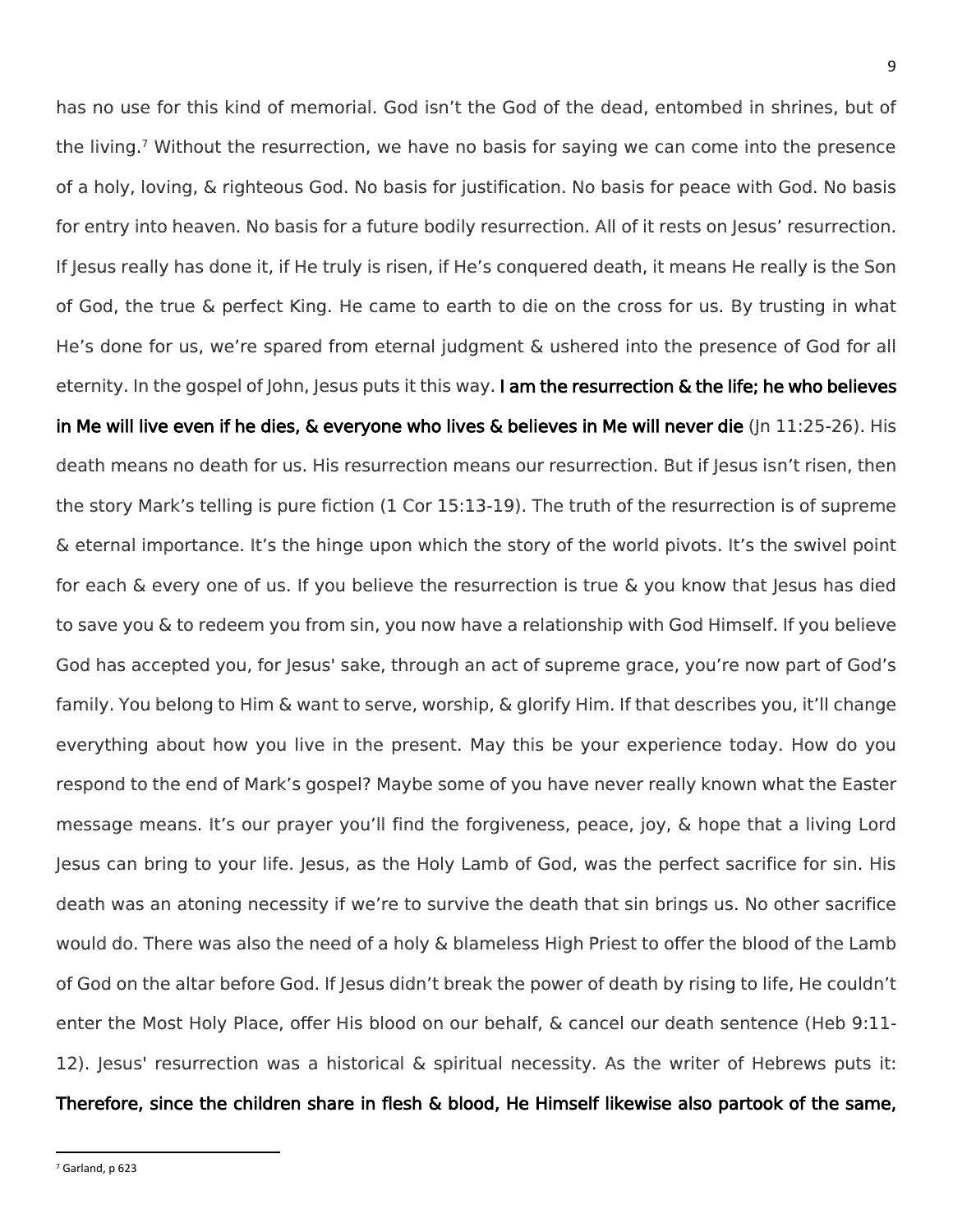that through death He might render powerless him who had the power of death, that is, the devil (2:14). Jesus had to rise physically from the dead so that he could be our merciful & faithful High Priest before God. He then could offer a sacrifice that would take away the sins of the people (Heb 2:17). That's why Paul was so emphatic about the bodily resurrection of Jesus being the foundation of our faith. He said, if Christ has not been raised, then our preaching is vain, your faith also is vain  $(1$  Cor 15:14). Jesus' promise to forgive us of our sins & be the atoning sacrifice that would allow us to have a relationship with God was based, not only upon His death, but also upon His resurrection (1 Cor 15:17-20). It's a historical reality that lesus' body was raised to new life. & because of that, we who believe also have new life. God, being rich in mercy, because of His great love with which He loved us, even when we were dead in our transgressions, made us alive together with Christ (Eph 2:4-5). By the resurrection of Jesus, God took an apparently disastrous Friday & turned it into Good Friday. The resurrection shows us clearly that death has no power over the righteous Son of the Almighty God. Jesus broke the power of death by rising from the grave. What seemed to be the destruction of Jesus, throwing the human race into a hopeless situation, proved to be the very means of eternal life. Everything depends on the resurrection. Unless Jesus did rise from the dead, His promise of forgiven sins & an eternal relationship with God is nothing but a fantasy, a false hope. Jesus' death was an atoning necessity & His resurrection a historic necessity if we're to be saved from our sins.

Mark's ending of his gospel fits the beginning of it: The beginning of the gospel of Jesus Christ, the Son of God  $(1:1)$ . The burial of Jesus & the news of His resurrection bring the narrative to a close, but the resurrection isn't the end of the story, only the beginning. How does one end such a story? Just as the tomb will not contain Jesus, neither can Mark's story.<sup>8</sup> The resurrection sets in motion a new story that isn't finished or resolved yet. It won't be completed until Christians are gathered from the ends of the earth (13:27). What happens next, then, is up to us as believers. We can't allow the resurrection account to become a faded memory that's placed in a photo album & taken out once a year & admired. Mark's ending forces us to enter the story. We are the next chapter.

8 Juel, *Mark* p 235